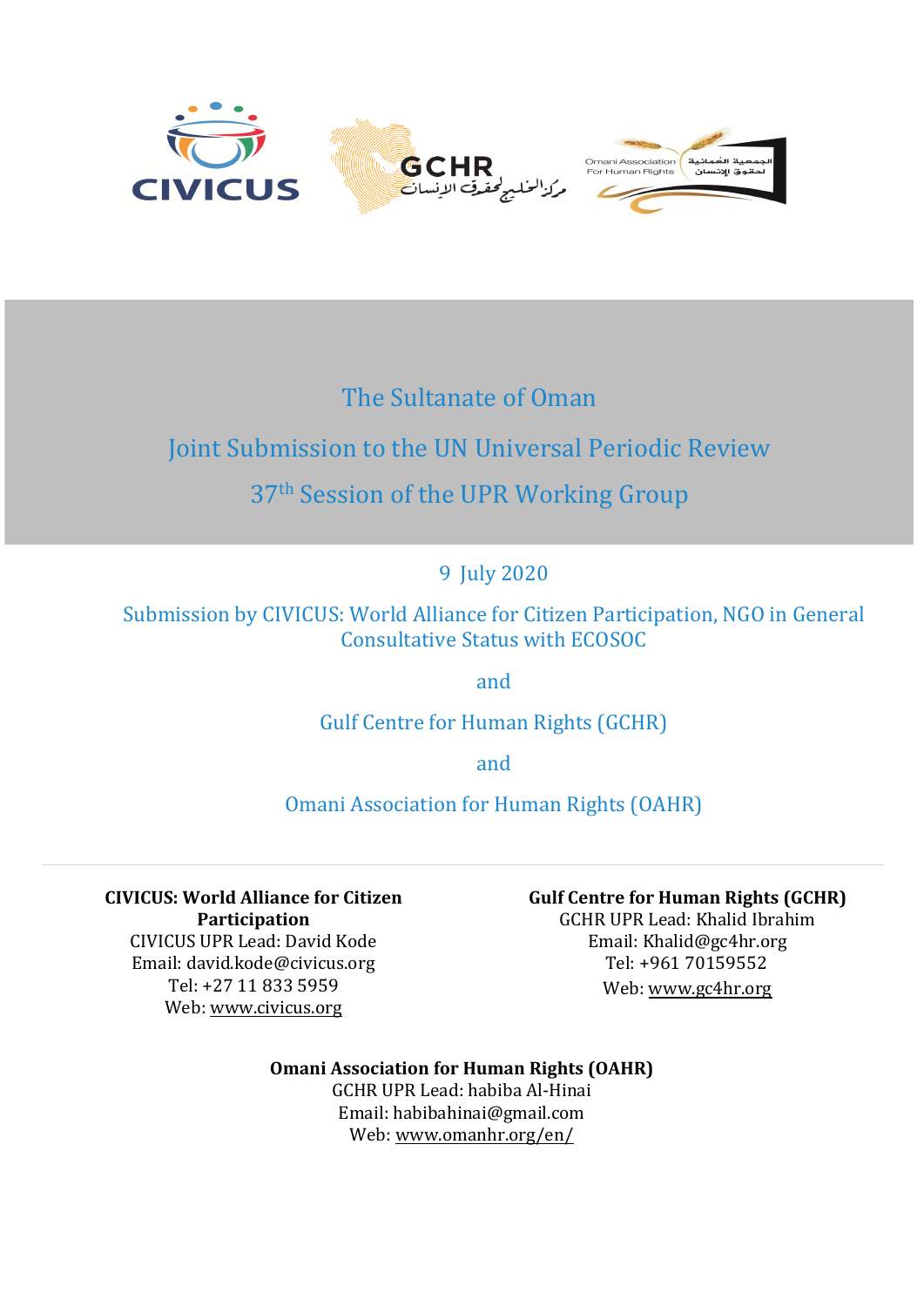### **1. Introduction**

- **1.1** CIVICUS is <sup>a</sup> global alliance of civil society organisations (CSOs) and activists dedicated to strengthening citizen action and civil society around the world. Founded in 1993, CIVICUS has members in more than 180 countries.
- **1.2** The Gulf Centre for Human Rights (GCHR) is an independent, non-profit CSO founded in 2011 that provides support and protection to human rights defenders (HRDs) in order to promote human rights, including but not limited to the freedoms of association, peaceful assembly and expression. GCHR is based in Lebanon and documents the environment for HRDs in the Gulf region and neighbouring countries, specifically Bahrain, Kuwait, Iran, Iraq, Jordan, Oman, Qatar, Saudi Arabia, Syria, the United Arab Emirates (UAE) and Yemen.
- **1.3** The Omani Association for Human Rights (OAHR) as an independent, human rights research center based in Germany and work on the documentation of human rights violations in Oman and to enhance the protection of human rights defender in the country.
- **1.4** In this document, CIVICUS, GCHR, and OAHR examine the Sultanate of Oman'<sup>s</sup> compliance with its international human rights obligations to create and maintain <sup>a</sup> safe and enabling environment for civil society. Specifically, we analyse Oman'<sup>s</sup> fulfilment of the rights to the freedoms of association, peaceful assembly and expression and unwarranted restrictions on HRDs, bloggers and online activists since its previous Universal Periodic Review (UPR) examination in November 2015. To this end, we assess Oman'<sup>s</sup> implementation of recommendations received during the 2nd UPR cycle relating to these issues and provide <sup>a</sup> number of follow-up recommendations.
- **1.5** During the 2<sup>nd</sup> UPR cycle, the government of Oman received 37 recommendations relating to the space for civil society (civic space). Of these recommendations, 21 were accepted and 16 were noted. However, an evaluation of <sup>a</sup> range of legal sources and human rights documentation addressed in subsequent sections of this submission, as well as consultations with HRDs and experts, demonstrates that the Government of Oman has not implemented any of the recommendations relating to civic space. The governmen<sup>t</sup> has persistently failed to address unwarranted restrictions on civic space since its last UPR examination, and acute gaps in implementation were found with regard to protecting the rights to the freedoms of association, peaceful assembly and expression and the persecution of HRDs.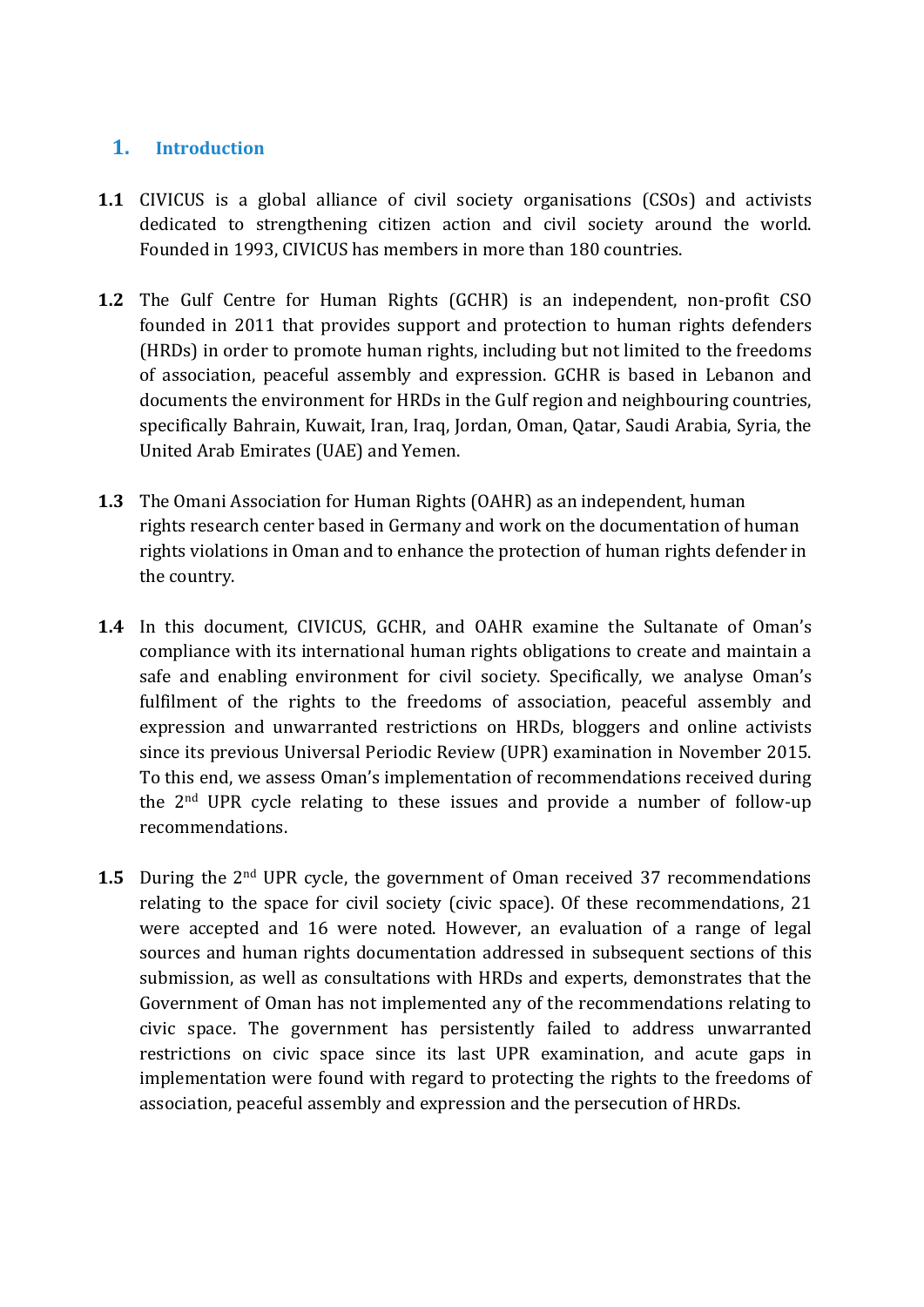- **1.6** Oman is <sup>a</sup> country of 4.6 million people which is <sup>a</sup> member of the Gulf Cooperation Council. Since 23 July 1970, the Sultanate of Oman was ruled by Sultan Qaboos bin Said, who became the longest-serving ruler in the Middle East, reigning for almost 50 years. On 10 January 2020, Sultan Qaboos died, and his cousin Haitham bin Tariq, the former Culture Minister, was sworn in as Oman's new Sultan. Despite calls from activists and civil society for reforms, several social media activists were interrogated during the first few months of Haitham bin Tariq'<sup>s</sup> reign and the family members of those who had fled the country were targeted. Despite the fact that Oman ratified some international human rights conventions, restrictions persist as provisions in the Penal Code are used to restrict freedoms of expression, association and assembly. $^{\rm 1}$
- **1.7** We are deeply concerned by the closure of civic space and the use of draconian legislation to restrict civic space and limit the ability of HRDs and journalists to report effectively on human rights issues and the actions of the state. Power is concentrated in the hands of the Sultan and while the Constitution of Oman guarantees the rights to association, peaceful assembly and expression, restrictive legislation and policies, including the Penal Code, the Law on Associations, the 1984 Press and Publications Law and the Communications Act, are routinely used to prevent independent human rights organisations from operating and to subject HRDs to judicial persecution and arbitrary detention. The hostile environment for civil society has forced most HRDs to flee Oman and all independent human rights organisations have either been closed by the authorities or work from abroad.
- **1.8** We are further alarmed by the targeting of bloggers, journalists and writers who report on the state of human rights or the actions of the government. Journalists and bloggers are routinely subjected to arbitrary arrests and judicial persecution without regard to the law. Independent newspapers have been shut down and the authorities target writers and seek to silence them by jailing them and banning their books in Oman. Since the popular protests in 2011, when hundreds of Omanis took to the streets in several cities, the authorities have used the Penal Code to forestall and prevent protests. When protests occur, they are immediately dispersed and protesters are arrested. The threat of violence towards protesters has forced many people to resort to self-censorship and refrain from organising or taking part in public assemblies.
- **1.9** In the wake of the COVID-19 pandemic, governments around the world, including Oman, implemented measures to enhance social distancing and limit the movement of people. However, some of these measures implemented in Oman have been used to restrict civic freedoms.

<sup>&</sup>lt;sup>1</sup> "Oman: Human Rights Law under the new Sultan," <https://ochroman.org/eng/2020/05/haitham/>, accessed 6 July 2020.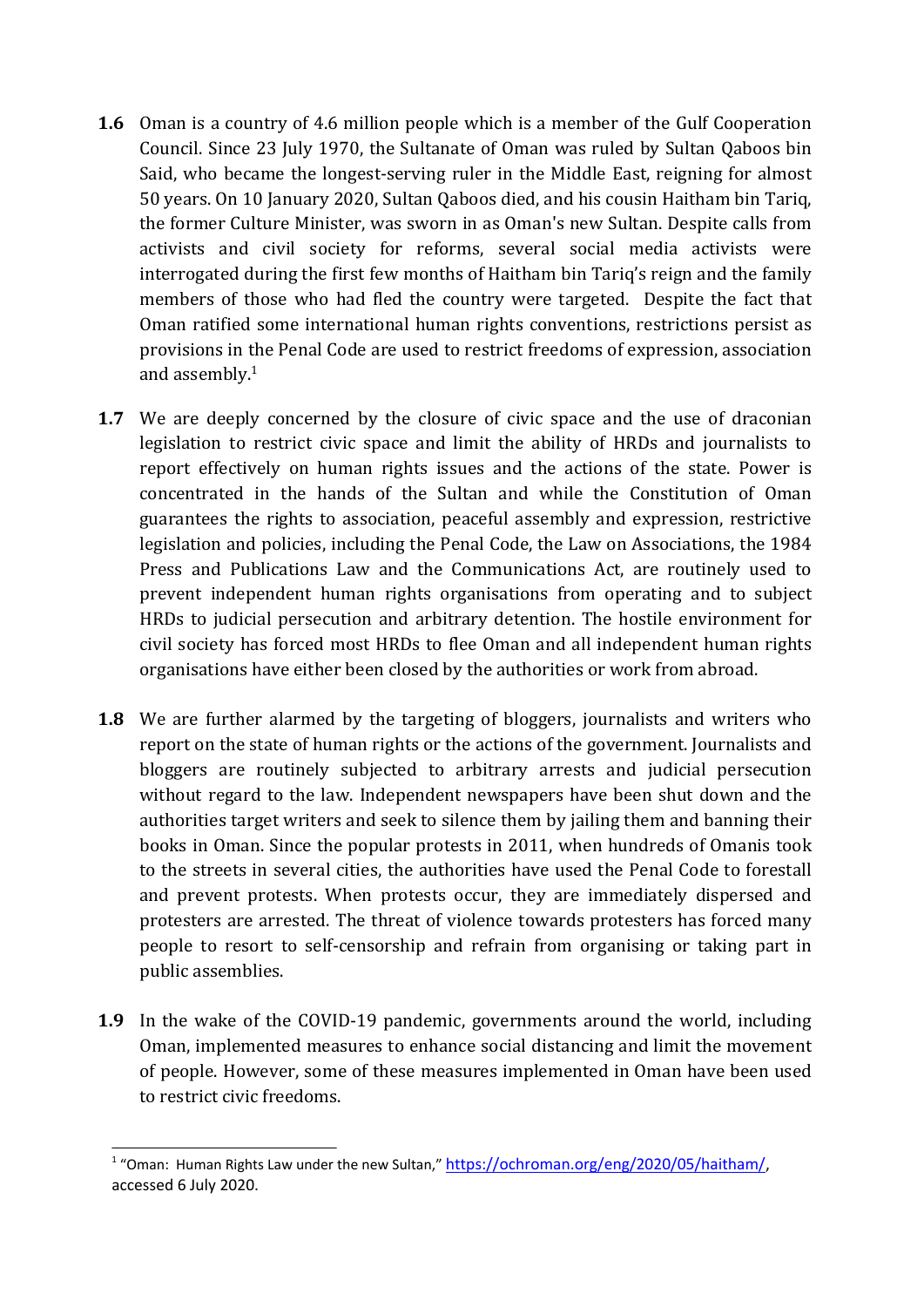- **1.10** As <sup>a</sup> result of these issues, civic space in Oman is currently classified as repressed by the CIVICUS Monitor. 2
	- Section 2 of this submission examines Oman's implementation of UPR recommendations and compliance with international human rights standards relating to the protection of HRDs and civil society activists.
	- Section 3 examines Oman'<sup>s</sup> implementation of UPR recommendations and compliance with international human rights standards concerning the freedom of expression, independence of the media and journalists.
	- Section 4 of this submission examines Oman's implementation of UPR recommendations and compliance with international human rights standards concerning the freedom of association.
	- Section 5 examines Oman's implementation of UPR recommendations and compliance with international human rights standards relating to the freedom of peaceful assembly.
	- Section 6 makes recommendations to address the concerns listed.
	- An annex lists the implementation of recommendations received by Oman during the 2<sup>nd</sup> UPR cycle that are referenced in this submission.

## **2. Harassment, intimidation and attacks against human rights defenders and civil society activists**

- **2.1** Under Oman'<sup>s</sup> previous UPR examination, the governmen<sup>t</sup> received four recommendations on the protection of HRDs and civil society representatives. The governmen<sup>t</sup> committed to ensuring the full enjoyment of the rights to the freedoms of association, peaceful assembly and expression, including for HRDs, journalists and users of social networks, so they would no longer fear being arrested, detained, harassed, or intimidated. Of the recommendations received, two were supported and two were noted. However, the governmen<sup>t</sup> has not implemented any of the recommendations.
- **2.2** Article 12 of the UN Declaration on Human Rights Defenders mandates states to take the necessary measures to ensure the protection of HRDs. Despite the fact that Oman has been urged to ratify the International Covenant on Civil and Political Rights (ICCPR) in previous reviews, the authorities have not done so. As <sup>a</sup> result, the Omani authorities have <sup>a</sup> history of targeting HRDs in order to prevent them from reporting on human rights violations committed by the Sultanate. Most HRDs have fled the country to avoid reprisals and continue their human rights activities in

<sup>3</sup> 'Omani human rights activist silenced and pushed into exile', CIVICUS, 25 April 2017, [https://www.civicus.org/index.php/media-resources/news/interviews/2819-omani-human-rights-activist](https://www.civicus.org/index.php/media-resources/news/interviews/2819-omani-human-rights-activist-silenced-and-pushed-into-exile)[silenced-and-pushed-into-exile](https://www.civicus.org/index.php/media-resources/news/interviews/2819-omani-human-rights-activist-silenced-and-pushed-into-exile).

<sup>&</sup>lt;sup>2</sup> CIVICUS Monitor: Oman, [https://monitor.civicus.org/country/oman](https://monitor.civicus.org/country/oman/).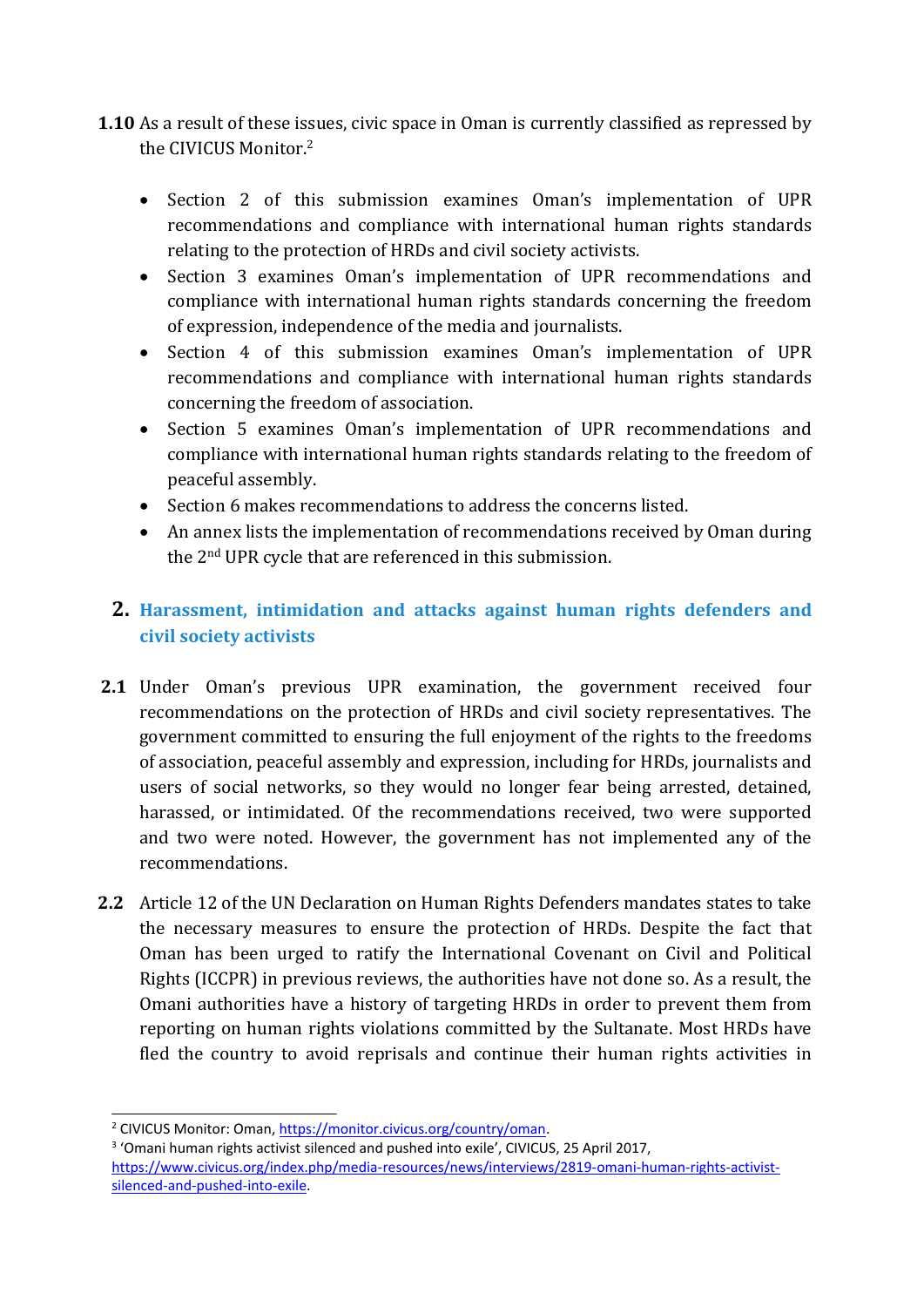exile.<sup>3</sup>

- **2.3** On 25 April 2020, HRD and writer Musallam Al-Ma'ashani was granted bail of 3,000 Omani Rials (approx. US\$7,800) and his trial was postponed indefinitely due to the COVID-19 pandemic. <sup>4</sup> He was initially arrested on <sup>14</sup> November <sup>2019</sup> at the border with Yemen as he returned to Oman from <sup>a</sup> foreign trip and detained at Arzat Central Prison in Salalah in Dhofar Governorate. He was denied access to <sup>a</sup> lawyer and medical assistance. 5 The Omani authorities have <sup>a</sup> history of arresting Al-Ma'ashani for his activism and his writings. In 2013 he was arbitrarily arrested after publishing <sup>a</sup> book that chronicled the 2011 protests in Salalah and was sentenced to two months in prison and fined 500 Omani Rials (approx. US\$1,300). 6 Al-Ma'ashani advocates for the respect of freedom of expression and assembly in Oman.
- **2.4**In April 2018, HRD Hassan Al-Basham died in Samail Central prison while serving <sup>a</sup> three-year sentence on charges of insulting the Sultan and using the internet in ways that are prejudicial to religious values.<sup>7</sup> He was arrested in September 2015 and sentenced by the Court of First Instance.
- **2.5**On 17 April 2017, the Internal Security Service (ISS) summoned HRD Ahmed Al-Bahri and detained him in Muscat.<sup>8</sup> His arrest was linked to Facebook post in which he expressed concerns over the heavy presence of Omani police on the streets of the Province of Buraimi, where he resides.<sup>9</sup> He has been subjected to arbitrary arrests and was detained in 2014 and sentenced to one year in jail and fined 1,000 Rials (approx. US\$2,600) on charges of disrupting public order after he participated in protests led by teachers.
- **2.6**On 15 April 2017, blogger and activist Khaled Al-Ramadani was arrested at the border between Oman and UAE and transferred to the Special Division of the Omani

<sup>&</sup>lt;sup>3</sup> 'Omani human rights activist silenced and pushed into exile', CIVICUS, 25 April 2017,

[https://www.civicus.org/index.php/media-resources/news/interviews/2819-omani-human-rights-activist](https://www.civicus.org/index.php/media-resources/news/interviews/2819-omani-human-rights-activist-silenced-and-pushed-into-exile)[silenced-and-pushed-into-exile](https://www.civicus.org/index.php/media-resources/news/interviews/2819-omani-human-rights-activist-silenced-and-pushed-into-exile).

<sup>4</sup> 'Oman: Trial of writer and civil society activist Musallam Al-Ma'ashani postponed indefinitely', GCHR, 2 June 2020, <https://www.gc4hr.org/news/view/2402>.

<sup>5</sup> 'Oman: artistic censorship and harassment of online activists continue', CIVICUS Monitor, 11 June 2020, [https://monitor.civicus.org/updates/2020/06/11/oman-artistic-censorship-and-harassment-online-activists](https://monitor.civicus.org/updates/2020/06/11/oman-artistic-censorship-and-harassment-online-activists-continues/)[continues](https://monitor.civicus.org/updates/2020/06/11/oman-artistic-censorship-and-harassment-online-activists-continues/).

<sup>6</sup> 'Oman: Writer and civil society activist Musallam Al-Ma'ashani must be freed', Omani Association for Human Rights, 18 November 2019 [http://www.omanhr.org/en/general-news/oman-writer-and-civil-activist](http://www.omanhr.org/en/general-news/oman-writer-and-civil-activist-musallam-al-maashani-must-be-freed/)[musallam-al-maashani-must-be-freed](http://www.omanhr.org/en/general-news/oman-writer-and-civil-activist-musallam-al-maashani-must-be-freed/).

<sup>7</sup> 'Oman: Omani Coalition for Human Rights mourns the death of internet activist Hassan Al-Bashan', GCHR, 2 May 2018, <https://www.gc4hr.org/news/view/1843>. 8 Ibid.

<sup>9</sup> 'Oman: Internal Security Service continues systematic targeting of human rights defenders & Internet activists', GCHR, 24 April 2017, [https://www.gc4hr.org/news/view/1561](https://www.gc4hr.org/news/view/1561/).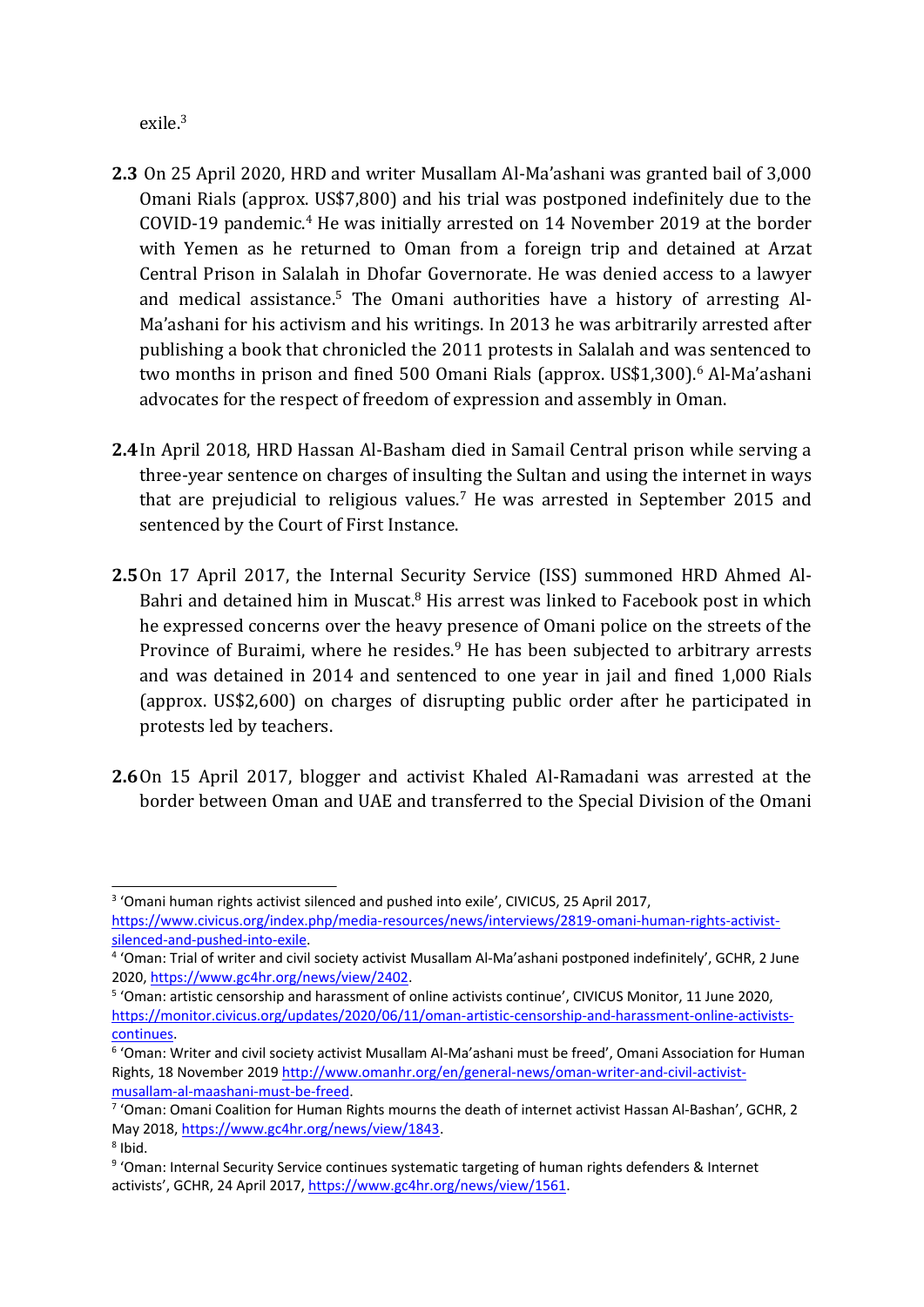Police Command in Muscat, the capital.<sup>10</sup> He was arrested after he posted a note on social media criticising the government.

- **2.7** On 30 January 2017, Omani authorities continued to harass and intimidate family members of HRD Mohammed Al-Fazari. Al-Fazari founded the Muwatan newspaper and was regularly subjected to judicial persecution, harassment and intimidation. He was forced to shut down Muwatan after its staff were arrested in 2016. In December 2014, he was arrested, briefly detained and informed about a travel ban.<sup>11</sup> Al-Fazari fled Oman for the UK in 2016 to avoid persecution and harassment. On 30 January 2017, the Omani authorities confiscated the passports of Al-Fazari'<sup>s</sup> wife Badriya Al-Ma'mari and their two children, then aged three and one, and urged Al-Ma'mari to divorce her husband. She had intended to travel to the UK to visit her husband but was forced by the authorities to return home.
	- **2.8**On 8 January 2017, the governmen<sup>t</sup> of Oman imposed travel restrictions on HRD and blogger Saeed Jadad and prevented him from travelling to Qatar. He was informed that he was on a blacklist and banned from travelling out of Oman until 2099.<sup>12</sup> Jadad had documented human rights violations and was targeted for his letters and blogs that were critical of the human rights record of the Omani authorities. He was banned from publishing articles on certain Omani news outlets, including the nowdefunct Azamn and Ruaya newspapers. He also wrote for Al-Watan newspaper. Jadad was previously jailed in 2015 for specious charges of sharing information that would prejudice public order and was released in August 2016. <sup>13</sup> He also led protests in 2011 in the southern city of Dhofar calling for governmen<sup>t</sup> reforms. In February 2017, he was able to leave Oman and applied for asylum in another country, and is no longer an active HRD.
	- **2.9**Female Genital Mutilation (FGM) raises serious concerns in Oman and human rights defenders who advocate against the practice and call for it to be stopped are targeted by the authorities and many have been forced to self-censor or have fled Oman. The authorities amended the Child Law in August 2019 which prohibits the practice of FGM and provides for penalties for perpetrators of the act. However, the practice continues, and the authorities prevent the publication of statistics on the practice of FGM. Human rights defender Habiba Al-Hinai who published <sup>a</sup> study on the harmful effects of FGM in the past was immediately subjected to smear

 $^{10}$  'Omani authorities restrict free expression through censorship and arrests of activists', CIVICUS Monitor, 9 June 2017, [https://monitor.civicus.org/updates/2017/06/09/oman-authorities-restrict-free-expression](https://monitor.civicus.org/updates/2017/06/09/oman-authorities-restrict-free-expression/).

<sup>&</sup>lt;sup>11</sup> 'Oman: Blogger Mohammed Al-Fazari arrested', GCHR, 23 December 2014, <https://www.gc4hr.org/news/view/856>.

 $12$  'Court cancels two prison sentences as authorities still target HRDS', CIVICUS Monitor, 7 February 2017, [https://monitor.civicus.org/updates/2017/02/07/human-rights-defenders-journalists-bloggers-and-media](https://monitor.civicus.org/updates/2017/02/07/human-rights-defenders-journalists-bloggers-and-media-outlets-continue-be-targeted/)[outlets-continue-be-targeted](https://monitor.civicus.org/updates/2017/02/07/human-rights-defenders-journalists-bloggers-and-media-outlets-continue-be-targeted/).

<sup>&</sup>lt;sup>13</sup> 'Oman: Human rights defender Saeed Jadad banned from travel, "Azamn" newspaper closed and trial of writer postponed', GCHR, 9 January 2017, <https://www.gc4hr.org/news/view/1464>.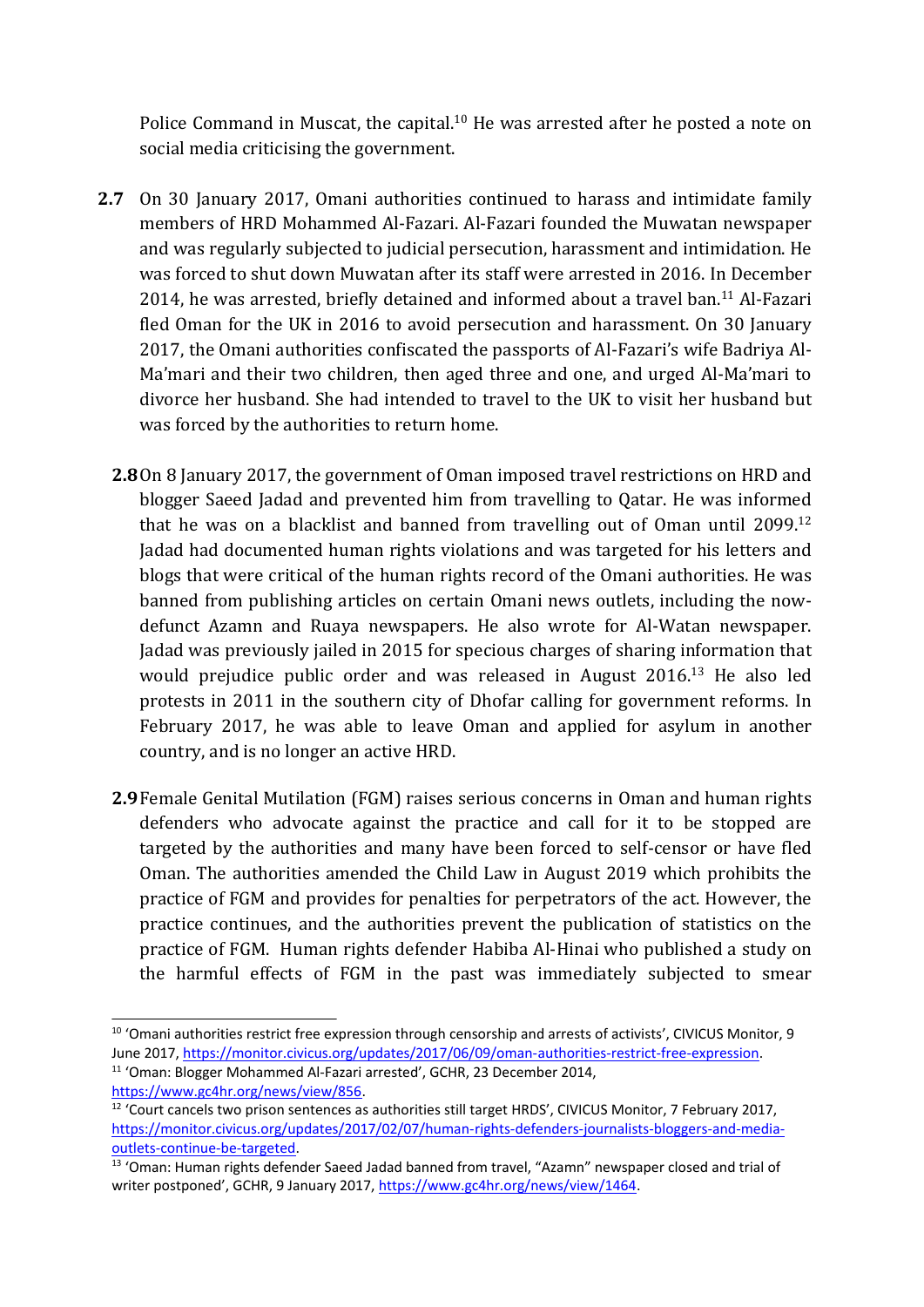campaigns and online threats by religious authorities. She and others were warned not to publish information about the practice in the future and the authorities developed procedures to prevent anyone including researchers from publishing any statistics without an official permit from the National Center for Statistics and Information. On 09 February 20, <sup>a</sup> woman human rights defender, who did not provide her name for security reasons, announced through her anonymous Twitter account the suspension of the Omani Feminists Twitter account that she helped set up.

#### **3. Freedom of expression, independence of the media and access to information**

- **3.1** Under the 2<sup>nd</sup> UPR cycle, Oman received seven recommendations relating to the freedom of expression, protection of journalists and access to information. For instance, the governmen<sup>t</sup> pledged to ensure that all Criminal Law provisions, including articles 135, 147 and 173 of the Penal Code, which impose harsh penalties for <sup>a</sup> wide range of legitimate expression, are fully consistent with the full enjoyment of the rights to the freedoms of opinion and expression and the freedoms of association and peaceful assembly. It also agreed to safeguard the right to opinion and speech as prescribed by article 29 of the Oman Basic Stature of the State by reviewing its current legislation and working towards specifying its limits and boundaries in <sup>a</sup> clear and consistent manner. Of the recommendations received, three were supported and four were noted. However, as discussed below, the governmen<sup>t</sup> has not implemented any of these recommendations.
- **3.2** The Constitution of Oman provides guarantees to the freedom of expression but also imposes limits that restrict this right. Article 29 of the Constitution states that the freedom of opinion and expression, whether through speech, writing, or other means of expression, is guaranteed within the limits of the law. Article 31 states that the freedom of the press, printing and publishing is guaranteed according to the terms and conditions prescribed by the law. It also states that anything that leads to discord or affects the security of the state or prejudices human dignity or rights is prohibited. Despite these guarantees, the freedom of expression and media freedoms are severely restricted in Oman. <sup>14</sup> Most recently, in responding to the COVID-19 pandemic, the Supreme Committee for dealing with COVID-19 in Oman ordered all newspapers and magazines to stop publishing and printing.
- **3.3** The authorities use unwarrantedly restrictive legislation, particularly the Press and Publications Law and the Telecommunications Act, to stifle the freedom of expression and digital rights. Media outlets are not permitted to criticise the Sultan and the authorities are empowered to close newspapers, shut down websites and

<sup>&</sup>lt;sup>14</sup> 'Oman: Where Criticizing the Government can Warrant a Seven Year Sentence', Americans for Democracy and Human Rights in Bahrain, 5 February 2019, [https://www.adhrb.org/2019/02/oman-where-criticizing-the](https://www.adhrb.org/2019/02/oman-where-criticizing-the-government-can-warrant-a-seven-year-sentence/)[government-can-warrant-a-seven-year-sentence](https://www.adhrb.org/2019/02/oman-where-criticizing-the-government-can-warrant-a-seven-year-sentence/).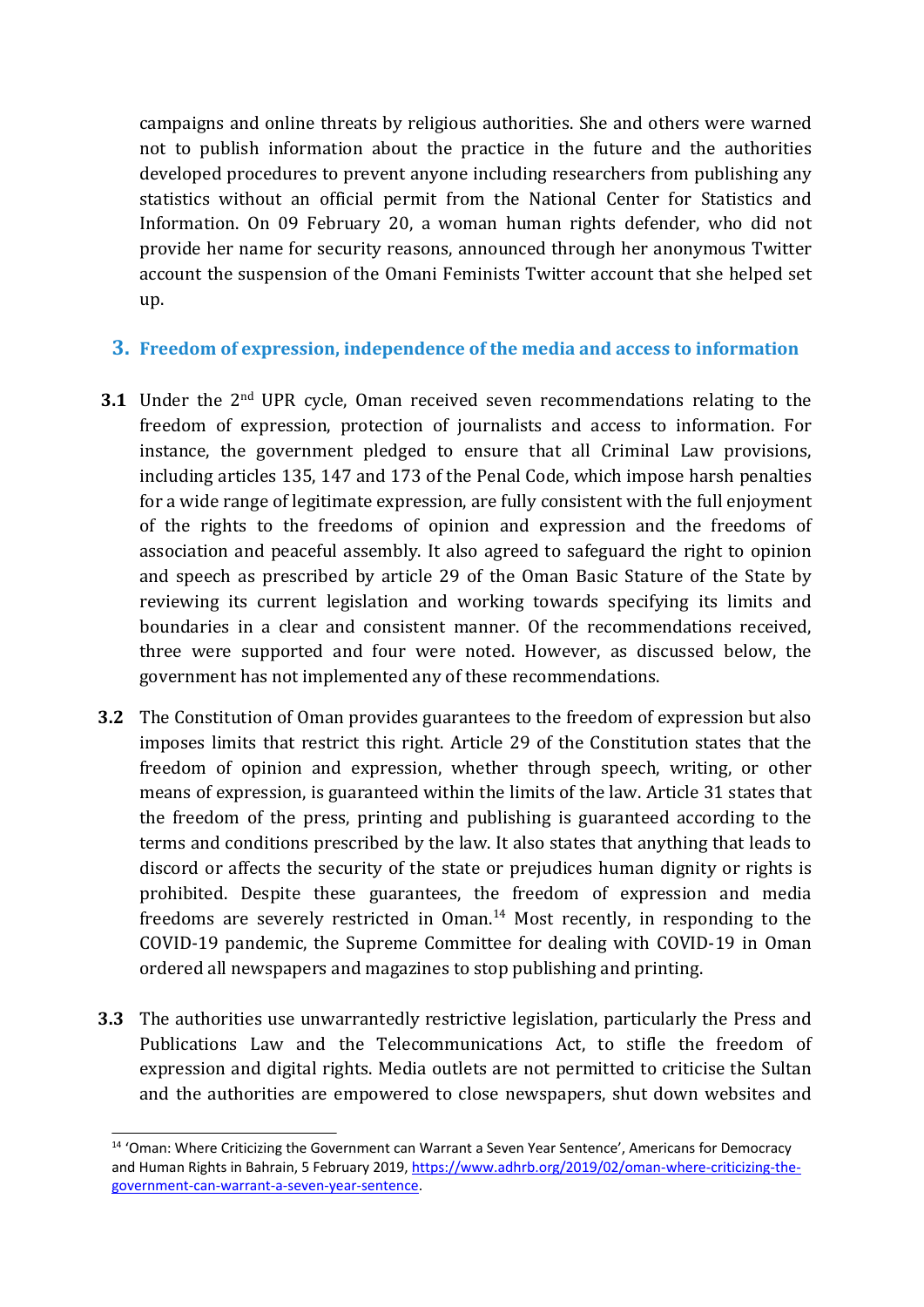detain journalists. Journalists, bloggers and online activists are targeted on <sup>a</sup> regular basis and subjected to judicial persecution, arrests and detention. To avoid persecution and attacks from the state, many journalists and online activists resort to self-censorship.

- **3.4** Oman'<sup>s</sup> Press and Publications Law is one of the most restrictive laws in the Middle East. The law provides for journalists to be charged with libel for criticising the Sultan, ruling family or Islam, and to be fined and imprisoned if convicted. Article 26 prohibits the publication of anything that compromises the state'<sup>s</sup> safety or security through visual or written media, the internet, or by means of information technology. The Telecommunications Act empowers the authorities to prosecute individuals when the state deems that they shared messages through different means of communication that violate public morals. Article 61 of the Act penalises people who by means of telecommunications send information that violates public order or public morals with imprisonment of up to <sup>a</sup> year or <sup>a</sup> fine of 1,000 Rials (approx. US\$2,600).
- **3.5** On 3 June 2020, online activist Awad Al-Sawafi was summoned by the Special Division of the Omani Command in the city of Ibri and arrested. He was transferred to the Public Prosecution Office and charged with 'misuse of social media and incitement'. <sup>15</sup> He was arrested and charged after he expressed concerned over the threats made by Omani authorities to citizens. He was initially summoned and released on bail by the Court of First Instance in Ibri. 16 Al-Sawafi is an online activist who expresses his views on human rights issues, including the right of women to participate in the affairs of Oman. On 16 June 2020, he was convicted and handed <sup>a</sup> one-year suspended sentence and banned from using social media for a year.<sup>17</sup> He was also fined 100 Rials (approx. US\$260).
- **3.6** On 15 April 2019, Alshabiba Radio Station cancelled the week'<sup>s</sup> edition of 'The Decision', <sup>a</sup> television programme that interviews prominent Omanis. The show was cancelled shortly before it was due to host writer Said bin Sultan Al-Hashimi. The station did not provide reasons for the cancellation. Colleagues of Al-Hashimi noted however that there was <sup>a</sup> pattern of cancellation of public events and activities the writer was invited to participated in. After he actively participated during protests in 2011, Al-Hashimi was banned from participating in cultural programmes and in the media in Oman and many of his books have been banned by the authorities. He has been subjected to judicial persecution, arrests and harassment, including being detained for taking part in peaceful protests and for advocating for human rights in

<sup>&</sup>lt;sup>15</sup> 'Oman: Freedom of expression continues to be targeted', GCHR, 17 June 2020, <https://www.gc4hr.org/news/view/2412>.

<sup>&</sup>lt;sup>16</sup> 'Latest human rights news on Oman', Omani Centre for Human Rights, 10 June 2020, [https://ochroman.org/eng/2020/06/update](https://ochroman.org/eng/2020/06/update/).

<sup>&</sup>lt;sup>17</sup> GCHR, 17 June 2020, op. cit.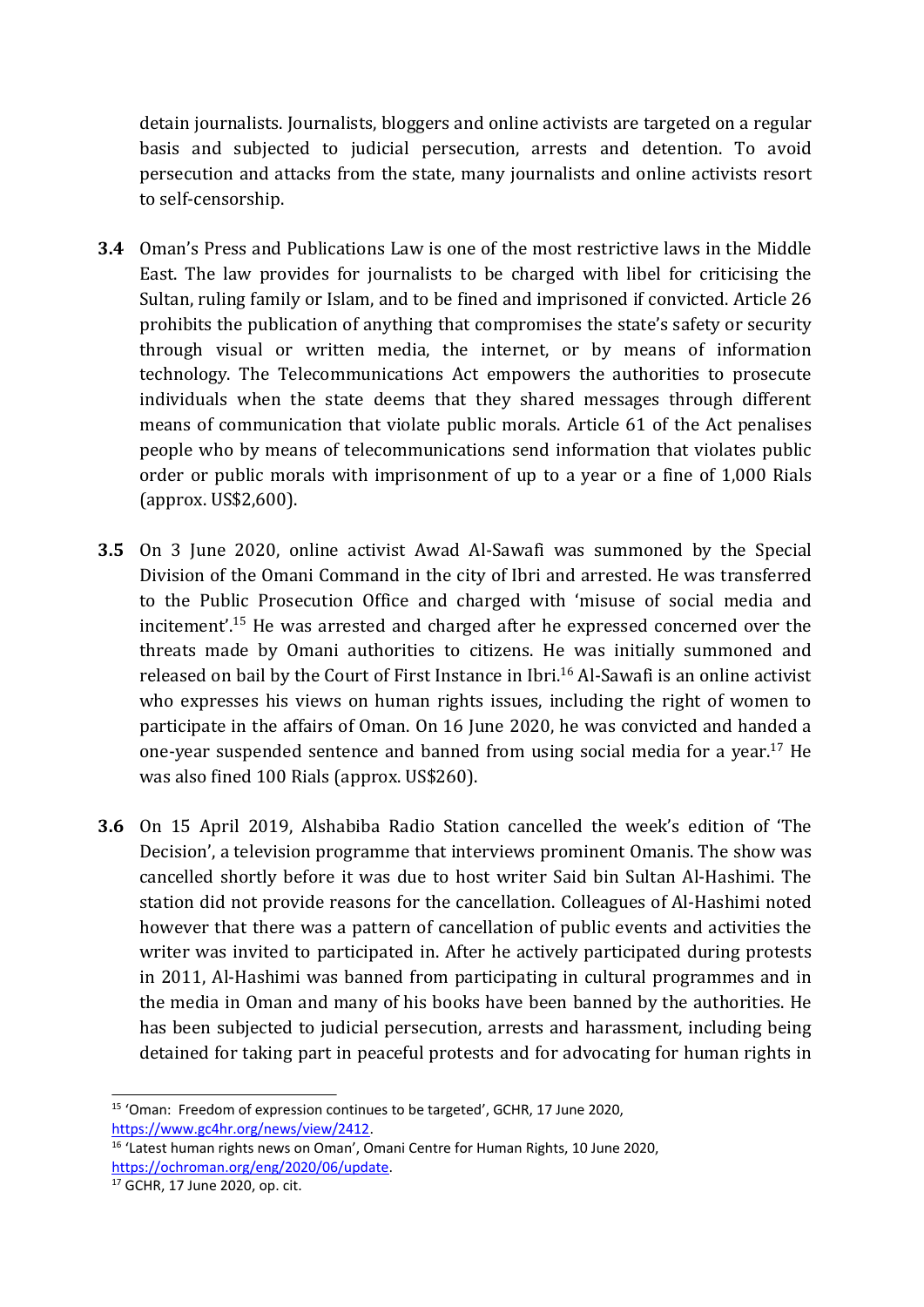Oman.

- **3.7** On 2 April 2018, the authorities upheld <sup>a</sup> three-year sentence for online activist and blogger Abdullah Habib, suspending two and <sup>a</sup> half years of the sentence and sending him back to jail at Samail Central Prison to serve the remainder of the term. He was initially arrested on 15 April 2015 and released in May 2016. He was arrested again on 8 November 2016 and charged with using the internet to prejudice the state of public order.<sup>18</sup> He was charged after he posted information on social media calling on the Omani authorities to respect human rights in Oman. Habib is <sup>a</sup> writer and cinema critic who has published books and articles in Omani newspapers.
- **3.8** On 9 August 2016, journalist Yousuf bin Khamis bin Moosa al Balouchi was arrested by members of the ISS without an arrest warrant and kept in solitary confinement. He was later charged with undermining the prestige of the state and publishing material that might be considered prejudicial to public security. In September 2016, he was sentenced to three years in prison and <sup>a</sup> fine of 3,000 Rials (approx. US\$7,800). On 23 October 2017, he was released from the Central Prison in Muscat.<sup>19</sup>
- **3.9** During the <sup>23</sup>rd Muscat International Book Fair in 2019, the Omani authorities confiscated several books authored by Omani writers and prevented them from being displayed and discussed at exhibition stands. 20 The Book Fair is organised by the Omani Ministry of Heritage and Culture and brings together writers from Oman and other countries. The Omani authorities gave no reasons for confiscating the books, but authors of the books are concerned that the authorities routinely censor publications that are critical of Oman'<sup>s</sup> leaders. 21

## **4. Freedom of association**

**4.1** During Oman's examination under the 2<sup>nd</sup> UPR cycle, the government received 18 recommendations on the right to the freedom of association and creating an

<sup>&</sup>lt;sup>18</sup> 'Oman: Writer, cinema critic and online activist Abdullah Habib sentenced to 3 years in prison', GCHR, 11 November 2016, <https://www.gc4hr.org/news/view/1426>.

<sup>19</sup> 'Oman: journalist Yousuf al Haj imprisoned for article denouncing corruption is freed after one year', Alkarama, 26 October 2017, [https://www.alkarama.org/en/articles/oman-journalist-yousuf-al-haj-imprisoned](https://www.alkarama.org/en/articles/oman-journalist-yousuf-al-haj-imprisoned-article-denouncing-corruption-freed-after-one)[article-denouncing-corruption-freed-after-one](https://www.alkarama.org/en/articles/oman-journalist-yousuf-al-haj-imprisoned-article-denouncing-corruption-freed-after-one).

 $^{20}$  'Oman: Oman to participate in 2019 Paris Book Fair despite banning books at home', GCHR, 3 March 2019, <https://www.gc4hr.org/news/view/2074>.

<sup>&</sup>lt;sup>21</sup> 'Omani authorities seize books at Muscat International book fair', CIVICUS Monitor, 5 April 2018, [https://monitor.civicus.org/updates/2018/04/05/omani-authorities-seize-books-muscat-international-book](https://monitor.civicus.org/updates/2018/04/05/omani-authorities-seize-books-muscat-international-book-fair/)[fair](https://monitor.civicus.org/updates/2018/04/05/omani-authorities-seize-books-muscat-international-book-fair/).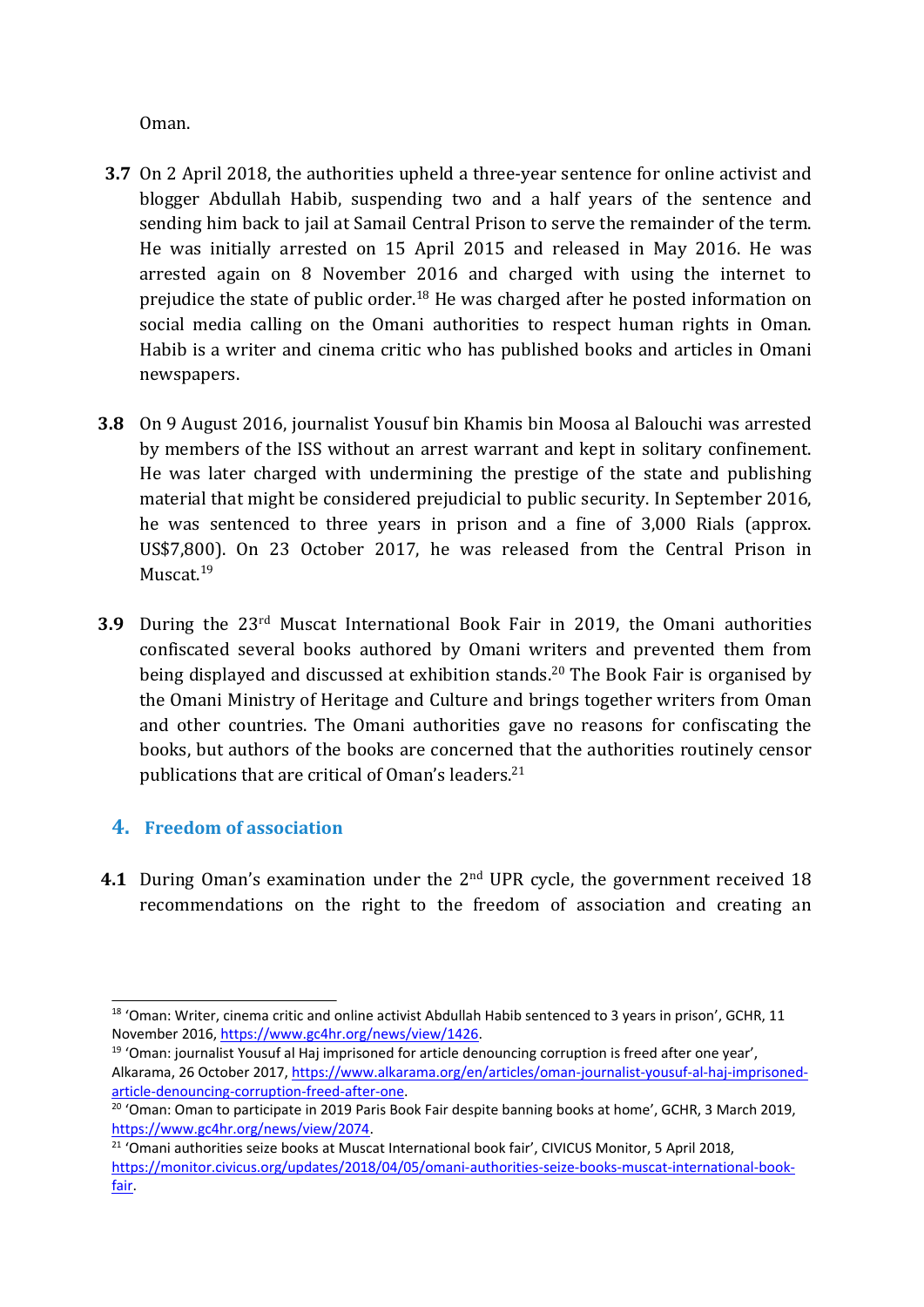enabling environment for CSOs. Among other recommendations, the governmen<sup>t</sup> committed to reforming civil society laws to establish <sup>a</sup> streamlined legal framework through which independent organisations can register and to allow these organisations to accept assistance and contributions from foreign sources. It also agreed to improve the protection of the right to the freedom of association by amending the Publications Law and Civil Societies Law in line with international standards and by accepting the 2014 recommendations by the Special Rapporteur on the rights to freedom of peaceful assembly and of association. Of the recommendations received, the governmen<sup>t</sup> accepted 14 and noted four. However, as evidenced below, the governmen<sup>t</sup> has not implemented any of these recommendations.

- **4.2** Article 33 of the Constitution of Oman guarantees the freedom of association. It states that the freedom to form societies on <sup>a</sup> national basis for legitimate objectives, by peaceful means and in <sup>a</sup> manner that does not conflict with the provisions and objectives of the basic statute, is guaranteed in accordance with the terms and conditions prescribed by the law. However, despite these commitments, the governmen<sup>t</sup> has consistently denied people the right to organise freely into groups or associations for the purpose of asserting rights.
- **4.3** In January 2018, the Omani authorities revised the Penal Code through royal decree No. 7/2018 by including provisions that restrict fundamental freedoms in general and the freedom of association in particular. The law contains vaguely worded provisions that can be selectively interpreted by the authorities, including the ISS, to restrict the activities of CSOs and HRDs. The law prescribes <sup>a</sup> jail term of between three to five years to persons found guilty of "establishing, administering or financing an association or organisation created to combat the political, economic and social principles of the state or to dominate one social class over another." $^{22}$  It notes further that people who join such organisations are liable to imprisonment for <sup>a</sup> period of not less than one year and not more than three years and that the authorities will dissolve such organisations and the documentation, funding and publications used to prepare such organisations will be confiscated. Article 97 of the Penal Code increases the penalty for those found guilty of slander against the Sultan from between six months to three years to between three years and seven years. In addition, article 269 increases the penalty for those found guilty of committing blasphemy or insulting the Sultan.
- **4.4** The formation and operation of CSOs in Oman is governed by the Law on Associations. The Law has several restrictive provisions that prohibit rather than enhance the formation and effectiveness of civil society. For example, article 5 of the Law prevents CSOs from engaging in political activities. This provision has been

<sup>&</sup>lt;sup>22</sup> 'New Penal Code could threaten civic space in Oman', CIVICUS Monitor, 2 February 2018, [https://monitor.civicus.org/updates/2018/02/02/new-penal-code-threatens-civic-space](https://monitor.civicus.org/updates/2018/02/02/new-penal-code-threatens-civic-space/).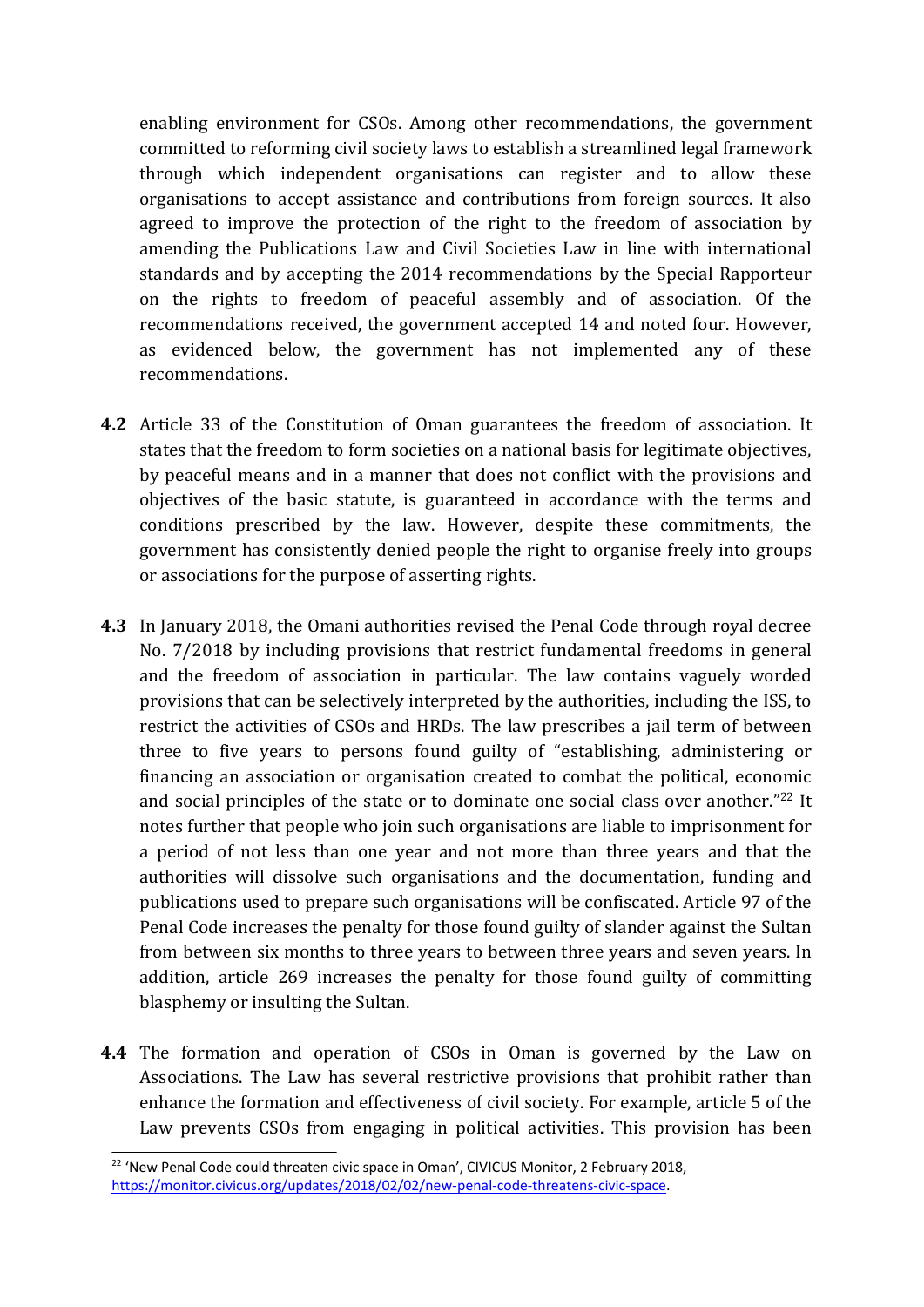used in the past to target CSOs by accusing them of engaging in political activities. Article 6 of the Law imposes <sup>a</sup> series of cumbersome bureaucratic requirements for the establishment of CSOs. For example, the Ministry of Social Development requires <sup>a</sup> minimum of 40 founding members before an application to register an organisation can be considered.

**4.5** In addition, CSOs are required to obtain permission from the authorities before they can receive funding from international funders. Those found guilty of violating the Law on Associations are liable to fines of 500 Rials (approx. US\$1,300) and can be jailed for up to six months. The Law on Associations also empowers the authorities to shut down organisations if they determine that the services they provide are not needed or if other organisations are providing the same services to meet the needs of society. These restrictions have made it almost impossible for organisations to operate in Oman and as <sup>a</sup> result, no independent human rights organisation operates from inside Oman.

#### **5. Freedom of peaceful assembly**

- **5.1** During Oman'<sup>s</sup> examination under the <sup>2</sup>nd UPR cycle, the Government of Oman received 18 recommendations on the right to the freedom of peaceful assembly. Among other recommendations, the governmen<sup>t</sup> committed to demonstrating commitment to uphold international human rights standards by ensuring full respect for the rights of citizens to freedom of speech and peaceful assembly. The governmen<sup>t</sup> also agreed to take steps to guarantee the right to peaceful assembly for its citizens. Of the recommendations received, three were supported and 15 were noted. However, as evidenced below, the governmen<sup>t</sup> has not implemented any of these recommendations.
- **5.2** Oman formally guarantees the right to peaceful assembly. It states that citizens have the right to assemble within the limits of the law. In practice, however, peaceful assemblies are rarely held in Oman because of concerns that those who take part will be targeted. Since the nationwide protests that unfolded in Oman in 2011, the authorities have implemented measures, including the revision of the Penal Code in 2018, to forestall and disperse protests. Article 121 of the Penal Code restricts the freedom of assembly and prohibits protests. It states that those who participate in public gatherings involving 10 or more people that infringe on security and public order are liable to <sup>a</sup> fine of between 100 Rials (approx. US\$260) and 500 Rials (approx. US\$1,300) and <sup>a</sup> jail term of between three months and one year. It further imposes <sup>a</sup> prison term of between three and six months on those who organise public demonstrations.
- **5.3** In January 2018, the authorities arrested more than 30 protesters as hundreds of Omanis demonstrated against high levels of unemployment. The protests began in Muscat and spread to other cities, including Salalah and Sur.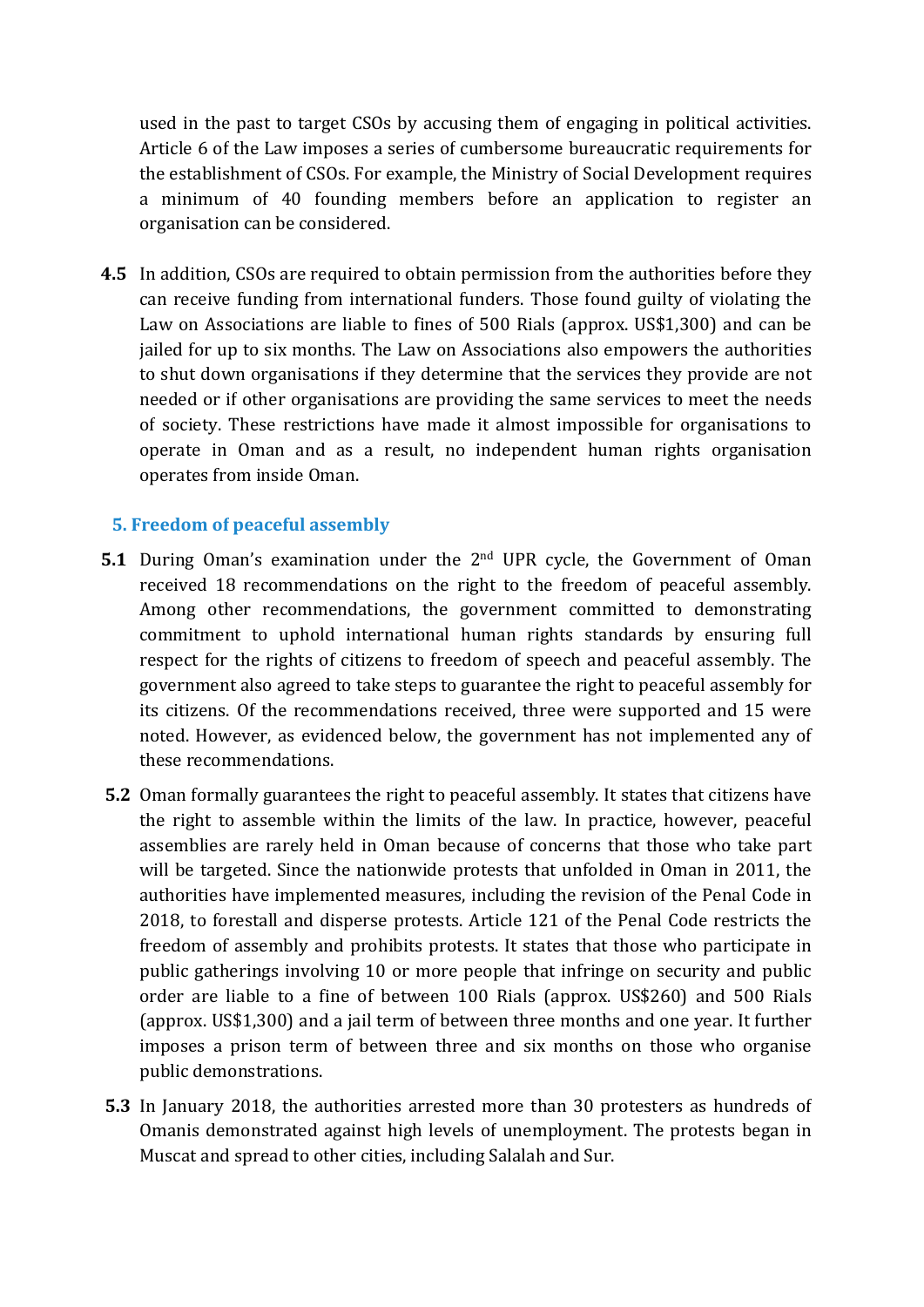#### **6. Recommendations to the Government of Oman**

- CIVICUS, GCHR, and OAHR call on the Government of Oman to create and maintain, in law and in practice, an enabling environment for civil society, in accordance with the rights enshrined in the ICCPR, the UN Declaration on Human Rights Defenders and Human Rights Council resolutions 22/6, 27/5 and 27/31.
- At <sup>a</sup> minimum the state must ratify the ICCPR and ensure the following conditions are guaranteed: the freedoms of association, peaceful assembly and expression, the right to operate free from unwarranted state interference, the right to communicate and cooperate, the right to seek and secure funding and the state'<sup>s</sup> duty to protect. In the light of this, the following specific recommendations are made.

#### **16.1 Regarding the protection of human rights defenders and activists**

- Recognise HRDs and civil society representatives as key actors in holding the state accountable and acknowledge their contributions towards the development of Oman.
- Ensure that HRDs are able to carry out their legitimate activities without fear or undue hindrance, obstruction or legal and administrative harassment.
- Provide a safe and secure environment in which civil society members and HRDs can carry out their work. Conduct impartial, thorough and effective investigations into all cases of attacks against and harassment and intimidation of them and bring the perpetrators of such offences to justice.
- Unconditionally and immediately release all HRDs, civil society representatives and political activists detained for exercising their fundamental rights to the freedoms of association, peaceful assembly and expression, and order and conduct an immediate review of their cases to prevent further harassment or prolonged detention.
- Publicly condemn instances of harassment and intimidation of civil society activists and CSOs.
- Systematically apply legal provisions that promote and protect human rights and establish mechanisms that protect HRDs by adopting <sup>a</sup> specific law on the protection of HRDs, in accordance with Human Rights Council resolution 27.31.

#### **16.2 Regarding the freedom of expression, independence of the media and access**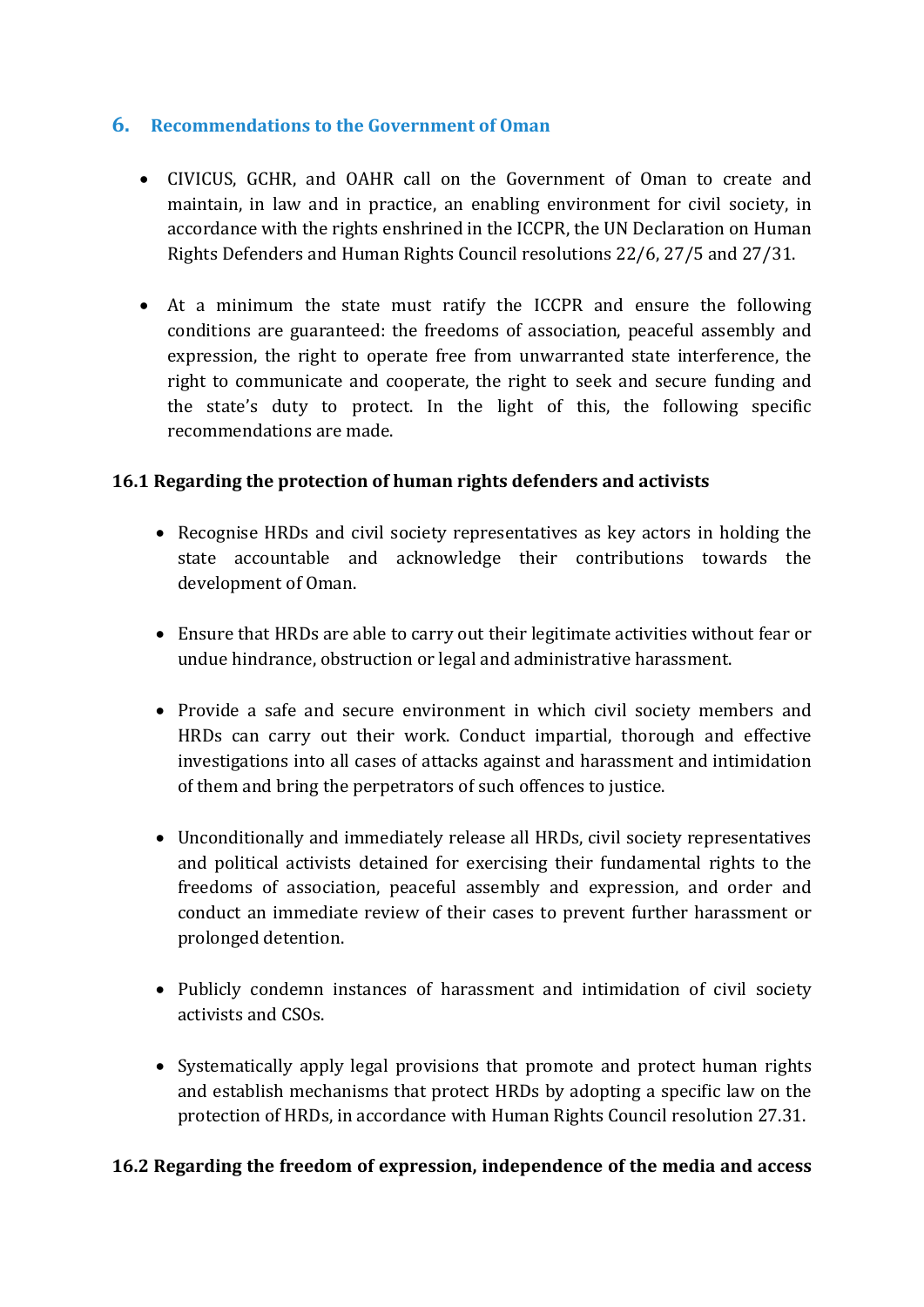#### **to information**

- Amend restrictive provisions of the Press and Publications Law and respect the rights of expression for all citizens.
- Amend restrictive provisions of the Telecommunications Act.
- Ensure the freedom of expression and media freedom by bringing national legislation into line with international standards.
- Lift the ban on all newspapers to enable them to operate without fear of retribution.
- Ensure that journalists and writers may work freely and without fear of retribution for expressing critical opinions or covering topics that the governmen<sup>t</sup> deems sensitive.
- Take adequate steps to lift restrictions on the freedom of expression and adopt <sup>a</sup> framework for the protection of journalists from persecution, intimidation and harassment.
- Develop an action plan to ensure that internet laws comply with the government'<sup>s</sup> commitment to guarantee the freedom of expression and information, including by ensuring free access to electronic media, liberalising electronic media ownership rules and allowing domestic bloggers, journalists and other internet users to play <sup>a</sup> full and active role in promoting and protecting human rights.
- Adopt <sup>a</sup> law on access to information in order to promote fully the exercise of the rights to the freedoms of expression and opinion.

#### **16.3 Regarding the freedom of association**

- Amend restrictive provisions of the Penal Code to create an enabling environment for the respect of the right to the freedom of association.
- Take measures to foster <sup>a</sup> safe, respectful and enabling environment for civil society, including by removing legal and policy measures that unwarrantedly limit the right to association.
- Facilitate the registration of all CSOs that have submitted applications for registration and lift unnecessary and bureaucratic procedures that obstruct the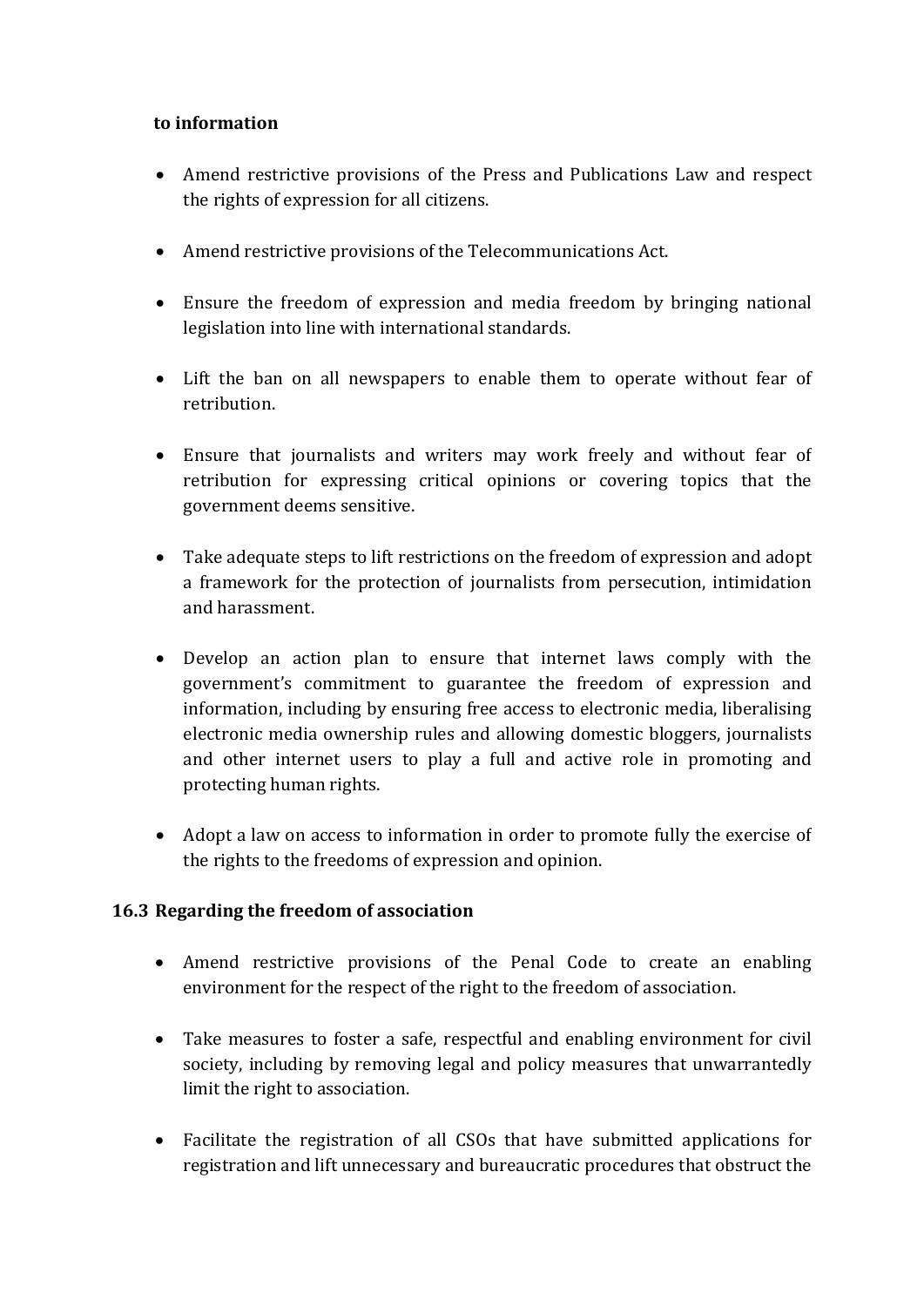process of registration of CSOs.

- Lift the ban on all independent CSOs and human rights groups.
- Remove all undue restrictions on the ability of CSOs to receive international funding, in line with best practices articulated by the UN Special Rapporteur on the rights to freedom of peaceful assembly and of association.
- Abolish criminal responsibility for organising and participating in the activities of non-registered organisations and lift the ban on the activities of nonregistered organisations.
- Refrain from acts leading to the closure of safe spaces for CSOs or the suspension of their peaceful activities, and instead promote <sup>a</sup> meaningful political dialogue that places CSOs at the centre and allows and embraces diverging views, including those of HRDs, journalists, political activists and others.

#### **6.4 Regarding the freedom of peaceful assembly**

- Adopt best practices on the freedom of peaceful assembly, as put forward by the UN Special Rapporteur on the rights to freedom of peaceful assembly and of association.
- Review and, if necessary, update existing human rights training for police and security forces, with the assistance of independent CSOs, to foster the more consistent application of international human rights standards, including the UN Basic Principles on the Use of Force and Firearms.
- Provide recourse for judicial review and effective remedy, including compensation, in cases of unlawful denial of the right to the freedom of peaceful assembly by state authorities.

#### **6.5 Regarding access to UN Special Procedures mandate holders**

 Extend <sup>a</sup> standing invitation to all UN Special Procedure mandate holders and prioritise official visits by the: 1) Special Rapporteur on the situation of human rights defenders; 2) Special Rapporteur on the promotion and protection of the right to freedom of opinion and expression; 3) Special Rapporteur on the rights to freedom of peaceful assembly and of association; 4) Special Rapporteur on the Independence of Judges and Lawyers; 5) Special Rapporteur on extrajudicial, summary or arbitrary executions; 6) Special Rapporteur on the rights to privacy;